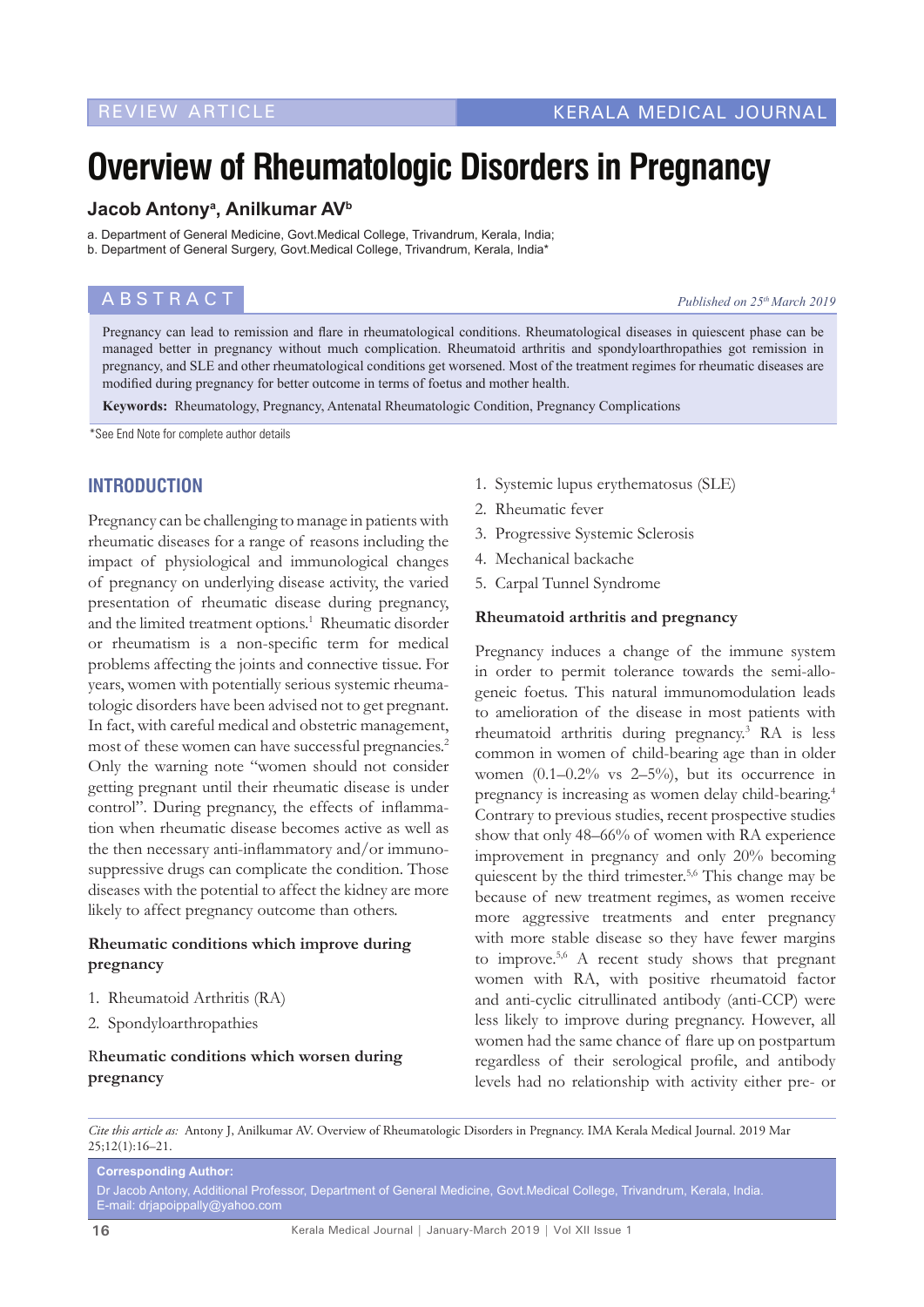post-partum.7 Postpartum flares usually occur within the first 4 months in most patients with chronic inflammatory arthritis.7,8 The new-onset of RA is three to five fold more likely during this postpartum period.<sup>6,9</sup>

Some studies on pregnancies in women with RA suggest that pregnancy outcomes are worse than in the general population, $10,111$  and some have found that hypertensive disorders, including preeclampsia, are more frequent and often results in preterm deliveries.<sup>10</sup> Children born to women with RA are more likely to be small for gestational age, to be born preterm and to have lower birth weight, which seems to be particularly associated with disease activity and corticosteroid treatment.11,12 The chance of fetal deaths is high in women with RA.12

# **Drugs for RA in pregnancy**

NSAIDs are usually safe drugs in pregnancy if they are used in short limited courses, but may be associated with renal and cardiac failure, hypertension and fluid overload in the mother, and oligohydramnios and renal impairment in the fetus if used for long period of time. A systematic review, evaluating the risk of NSAID use in patients with inflammatory arthritis suggests a higher rate of cardiac malformations in infants exposed to NSAID during the first trimester.13 Their use should be stopped towards the end of pregnancy (>30–32 weeks) owing to increased risk of early closure of ductus arteriosus of the baby.<sup>14</sup> Short acting NSAIDs (Ibuprofen, Naproxen) are relatively safe, and there are no reliable data on the use of selective COX-2 inhibitors, and they should therefore be avoided.

Non-fluorinated corticosteroids (hydrocortisone, prednisone and methylprednisolone) are largely metabolized by placental 11β-hydroxysteroid dehydrogenase, and thus minimal amounts reach the fetal circulation  $($  <10% of total dose).<sup>14</sup> The dose of prednisolone should be limited to less than 20 mg/day; higher doses are acceptable if they are required to treat aggressive disease.15 It is recommended to give stress doses of hydrocortisone at delivery in patients on long-term therapy. Also the non-fluorinated corticosteroids are minimally excreted into breast milk (5–25%) and, hence, compatible with breastfeeding. At high doses (prednisone > 40 mg/day) consider timing breastfeeding to 4 hours after the dose.<sup>14</sup>

The gestational disease modifying anti rheumatoid drugs (DMARD) therapy and the pre-conceptional use of DMARD and TNF-inhibitors most probably supported the disease ameliorating effect of pregnancy

in most of the RA patients and suppressed levels of anti-citrullinated protein antibodies (ACPA).<sup>3</sup> A decreasing effect on rheumatoid factor (RF) and ACPA has been studied in DMARD like methotrexate, sulfasalazine, antimalarials or minocycline.<sup>16,17</sup> Hydroxy chloroquine (HCQ) is the preferred drug due to its low rate of side effects. Its safety profile for both the mother and the baby has been widely studied, with no reported fetal neurosensory toxicity or malformations.18,19 But chloroquine has been associated with increased risk of retinopathy in the mother and fetal ototoxicity.20 HCQ is recommended to continue throughout and after pregnancy in RA. Post-conception use of rheumatologic doses of methotrexate (MTX) was associated with an increased risk of major birth defects and spontaneous abortion.<sup>21</sup>

Except, azathioprine, sulfasalazine, ciclosporin and tacrolimus the majority of the immunosuppressive drugs are contraindicated during pregnancy and breastfeeding.14. The use of sulfasalazine and cyclosporine should be justified and the aim should be to keep them at the lowest effective dose. In women of child-bearing age, taking pregnancy-contraindicated immunosuppressants such as methotrexate, mycophenolate mofetil, leflunomide or CYC, safe and effective contraception is necessary. If planning for pregnancy, these drugs should be switched to safer alternatives (e.g., azathioprine, sulfasalazine and tacrolimus) and conception should be postponed for at least 3 months, in order to monitor new flares or side effects from the change in drug regime.14 Cyclosporine therapy during pregnancy should be carefully considered, may be a safe alternative for patients with autoimmune disease refractory to conventional treatment.22 The administration of immunosuppressive drugs during pregnancy does not generally hamper the correct development of the newborn's immune system or its response to scheduled vaccinations.<sup>23</sup>

A meta-analysis showed that sulfasalazine is not related to teratogenic effects, but women should be advised to take high-dose folic acid (5 mg/day) from 3 months prior to conception until at least the end of the first trimester, in order to prevent neural tube defects.<sup>24</sup> The same folic acid dosage is recommended in women who were taking methotrexate. Leflunomide is a pyrimidine synthesis inhibitor contraindicated in women who are or may become pregnant.25 Because of the long half-life of the active metabolite of leflunomide, it may be detectable in plasma up to two years after withdrawal of the drug. Cholestyramine 8 mg tds is recommended to enhance elimination for 10–14 days or until plasma levels of leflunomide are undetectable.<sup>14</sup>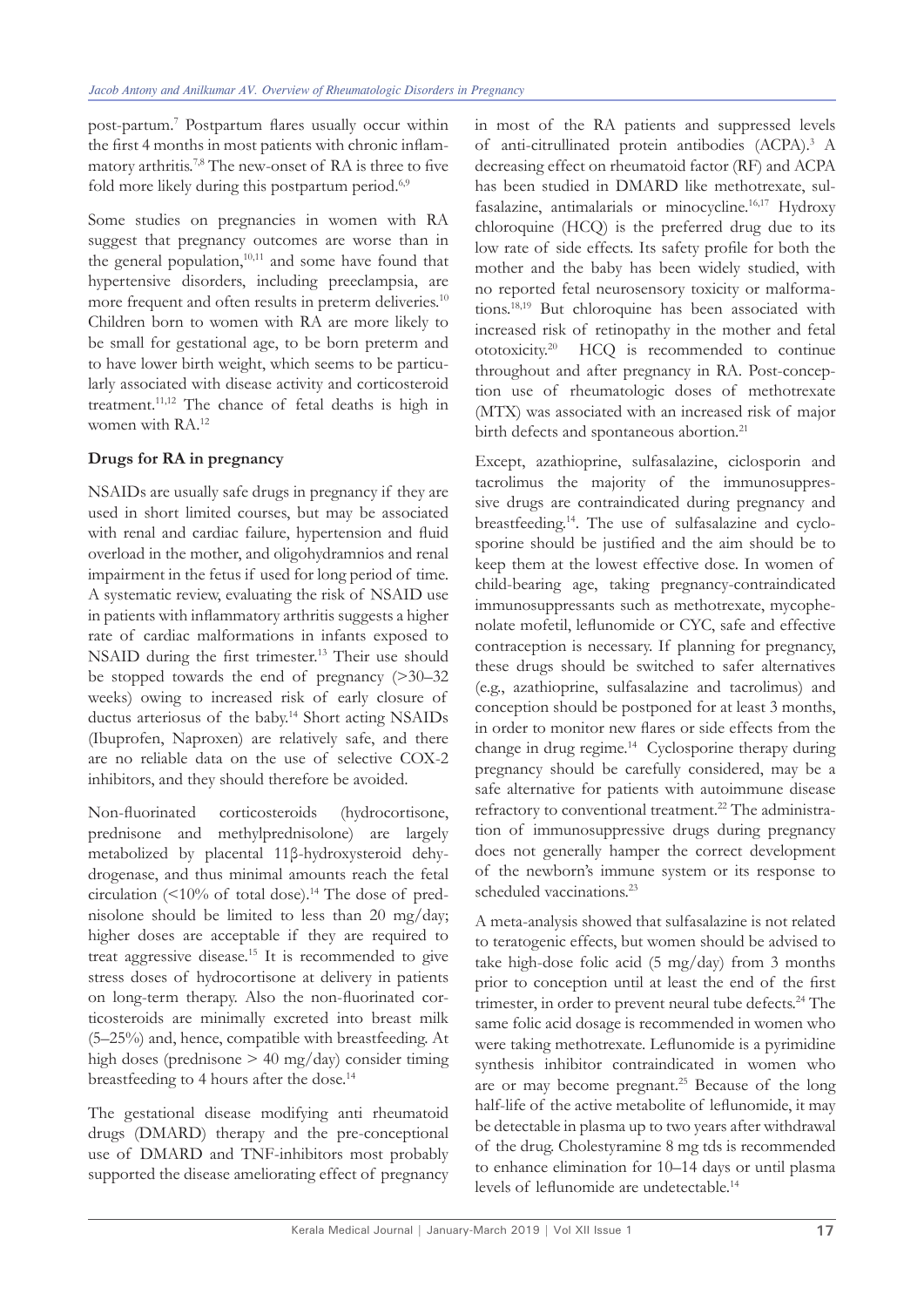## **Spondyloarthropathies**

Spondyloarthropathy is any joint disease of the vertebral column; and spondyloarthropathy with inflammation is called spondylarthritis. In contrast, spondylopathy is a disease of the vertebra itself, but lots of conditions involve both spondylopathy and spondyloarthropathy. Although there are much lesser data than for RA, pregnancy has been shown to significantly improve peripheral arthritis (as with RA) and uveitis in most patients, but in 25% of patients with predominantly spinal disease, it deteriorates in pregnancy. It is difficult to distinguish whether this is due to inflammatory or mechanical changes in pregnancy.<sup>26</sup> A study showed that Improvement in pain of ankylosing spondylitis occurs predominantly in the first trimester, with significant improvement in pain than stiffness, but pain worsened in later stages of pregnancy, likely secondary to biomechanical loading.<sup>27</sup>

NSAIDs such as ibuprofen, naproxen, and aspirin are the most commonly used drugs for spondylitis treatment. In moderate to severe cases, other drugs may be added to the treatment regimen. DMRDs, such as methotrexate, normally used for the treatment of severe cases are not indicated in pregnancy.

#### **Systemic lupus erythematosus (SLE)**

SLE can lead to multiple medical and obstetric complications during pregnancy. A study showed that lupus patients have a 20-fold increased risk of maternal mortality and a higher rate of hypertension, renal impairment, pregestational diabetes, pulmonary hypertension, major infections, thrombotic events and other hematologic complications, compared with normal population.28 Also the risk of preeclampsia, cesarean section, preterm labor and intrauterine growth restriction (IUGR) was two to four fold higher in women with SLE, particularly in patients with renal impairment, chronic hypertension and women on high-dose oral steroids.<sup>28</sup> But patients with SLE in remission without major organ involvement are likely to have a normal pregnancy outcome.

Fetal growth retardation secondary to placental insufficiency is frequent in pregnancy in lupus,<sup>29</sup> even in those with mild disease, with an incidence of 6–35% of small for gestational age babies. $30$  About 25% of all lupus pregnancies end in preterm (<37 weeks) delivery.31 The disease activity, hypertension and hypothyroidism have been identified as risk factors for preterm delivery in SLE.32,33

Compared to one in ten pregnancy loss in control population in lupus patients it is up to one in five

pregnancies, with a high percentage of stillbirths (up to 4 to 6 fold). Hypertension and proteinuria (>500 mg/day) are the major cause of pregnancy loss, and also thrombocytopenia and secondary APS have been recognized as other risk factors for pregnancy loss.<sup>30</sup>

Women with active lupus during the 6 months prior to conception or high clinical activity in pregnancy can have worse pregnancy outcomes compared with those with low or no activity, which is often associated with corticosteroid use.<sup>32,34</sup> Patients with active lupus nephritis (LN) are at particularly high risk for poorer pregnancy outcome, therefore they should be advised to postpone pregnancy as a minimum 6 months (ideally 12–18 months) after the last LN flare.<sup>35</sup> Women with creatinine  $>2.5-2.8$  mg/dl (GFR  $\leq$ 35 ml/min), and on dialysis or with renal transplant present the highest complication rates.<sup>36</sup> Pregnant women with SLE have a 3 to 4 fold increased chance of developing preeclampsia, compared with the general population.<sup>34</sup> Features indicative of lupus nephritis are active urinary sediment, low or falling complement levels, high or increasing anti-dsDNA, and evidence of lupus flare involving other organs before 20 weeks of gestation.

## **Treatment of SLE in pregnancy**

The mainstay of treatment in pregnancy is the control of disease activity and observance of major organ involvement. Antimalarials are one of the mainstays in treatments of SLE in pregnancy because of their protective properties on activity, damage, long-term survival and thrombosis.<sup>20</sup> HCQ is the preferred drug due to its low rate of side effects, and its safety profile for both the mother and the baby has been widely researched, with no reported fetal neurosensory toxicity or malformations.<sup>18</sup> But chloroquine has been associated with increased risk of retinopathy in the mother and fetal ototoxicity.20 HCQ should be continued throughout the pregnancy and in postpartum period in lupus patients.

When treating SLE with a corticosteroid, prednisone should be used because less than 10% of the dose of these drugs crosses the placenta. If we use fluorinated corticosteroids, such as dexamethasone and betamethasone, which may easily cross the placenta can lead to foetal complications (i.e. congenital heart block or to hasten lung maturity prior to a preterm birth). Babies exposed to high dose prednisone in utero may have adrenal insufficiency at birth.<sup>37</sup> The dose of prednisolone should be limited to less than 20 mg/day, higher doses are acceptable if they are required to treat aggressive disease.15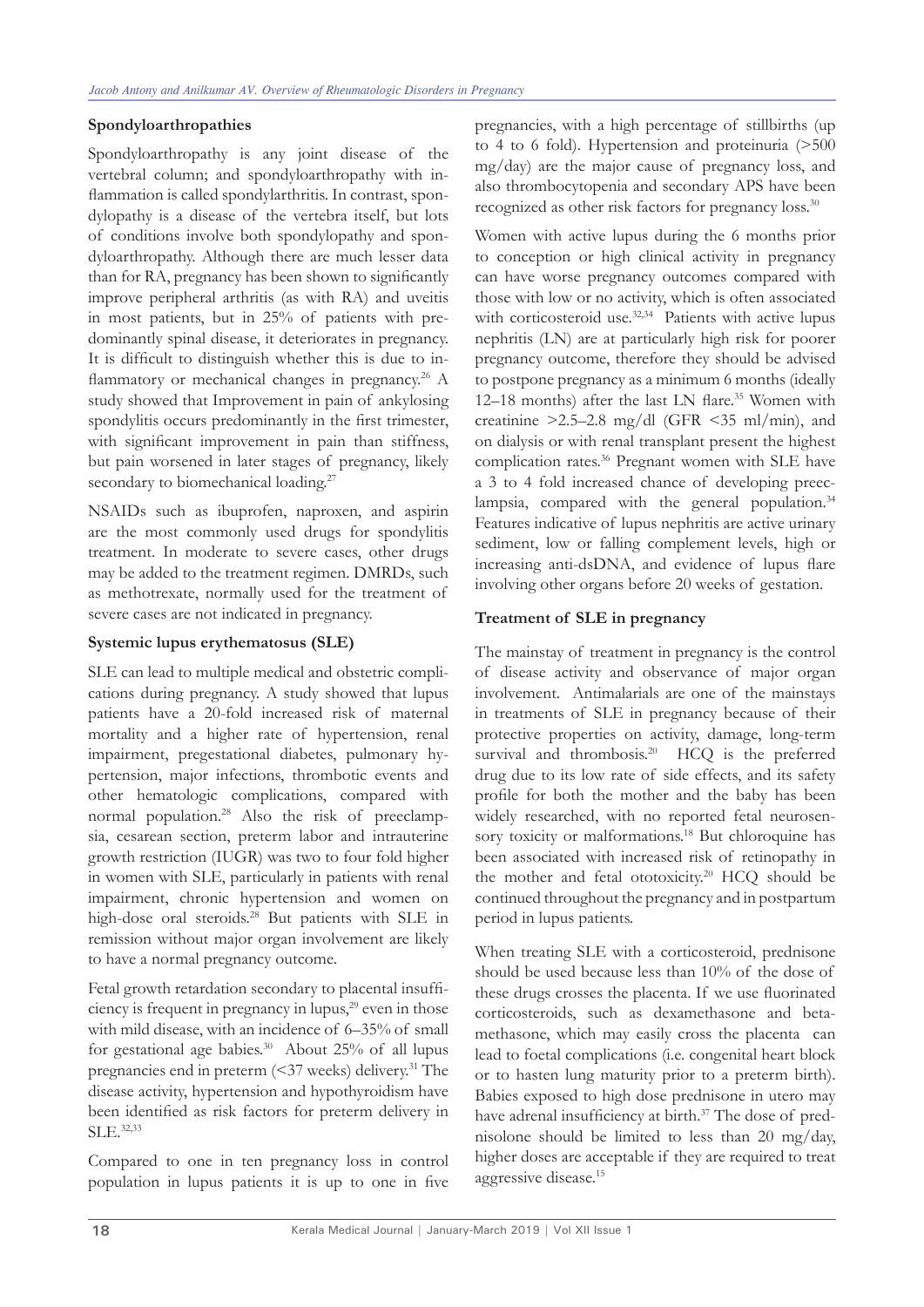Belimumab is a human monoclonal antibody, and the first biologic drug licensed for the treatment of SLE. Experience in pregnancy is scarce, hence the current recommendation is to withdraw it at least 4 months prior to conception.38 Rituximab is another monoclonal antibody used in several severe case of SLE. There is heterogeneity of report for the use in pregnancy, and women should be counseled against pregnancy for 6–12 months after rituximab exposure due to the risk of neonatal B-cell depletion.39 The current available data on infliximab-exposed pregnancies show that in women who remain on this treatment during the third trimester, cord blood levels of infliximab are 2 to 3 fold higher than in the mother's circulation.<sup>40</sup> Based on few cases available in the literature, certolizumab, which does not cross the placenta is considered to be safe due to the low levels detected in both cord blood and breast milk. Prophylactic calcium and vitamin D supplements should be prescribed to women on corticosteroids, heparin and/or at high risk for osteoporosis.

Mild flares during pregnancy can be treated with NSAIDs, HCQ and low-dose oral steroids. For moderate or severe disease, the use of methylprednisolone pulses or high-dose oral steroids followed by rapid reduction of oral steroids to low maintenance doses, combined with safe immunosuppressants, biologic agents and/or IVIG may be necessary. More severe cases may require a risk/benefit assessment and prioritization of the mother's welfare over fetal concerns, and therefore the use of stronger agents such as mycophenolate mofetil or CYC.

Intravenous immunoglobulin is a treatment option for SLE during pregnancy. It is studied to be relatively safe during pregnancy as the foetus is already exposed to maternal immunoglobulins during the latter half of pregnancy. Immunoglobulin can be effective therapy for moderate to severe SLE flares, and it has been shown to diminish SLE activity and promote better pregnancy outcome in a small cohort of 12 patients with SLE.<sup>41</sup>

## **Scleroderma**

Once scleroderma was considered a strict contraindication for pregnancy, with careful timing of pregnancy and close monitoring, successful pregnancies outcome can be achieved for this.<sup>42</sup> It was found that the live birth rate was 84% for women with limited scleroderma, 77% for women with diffuse scleroderma, and 84% in a historical control group.43 An increased risk for premature births and low birth weight (<2500gm at term) has been reported.<sup>44,45</sup>

Raynaud's phenomenon may improve with pregnancy, which is secondary to a physiological increase in cardiac output, while gastroesophageal reflux disease (GERD) worsens, especially during the later part of pregnancy. Renal complication of scleroderma in pregnancy is the worst complication to anticipate. Renal crisis can be managed by using angiotensin-converting enzyme (ACE) inhibitors and angiotensin receptor blockers, and considered as life-saving treatments for scleroderma renal crisis, but carry significant risk for foetal anomalies.46 Most of the complications occur late in pregnancy and include renal atresia, pulmonary hypoplasia, and foetal death.<sup>47</sup> Renal crisis during previous pregnancy is not a strict contraindication for future pregnancy, but it is recommended that a woman wait several years until her disease is stable before trying to conceive.

## **Vasculitis in pregnancy**

Pregnancy in women with vasculitis in remission are in low risk of complications, and therefore, pregnancy should ideally be planned after a period of quiescent disease. Disease flare ups can happen at any stage of pregnancy and postpartum.

C-reactive protein level is the reliable marker of disease activity during pregnancy, and not the erythrocyte sedimentation rate (ESR).48 It is essential to exclude infection for the correct management of Vasculitis, because both Vasculitis and infection mimic each other.<sup>49</sup> Among all forms of systemic vasculitis, Takayasu's arteritis need special attention as it is a disease characteristically diagnosed in women of child-bearing age. Hypertension and preeclampsia are the most serious complications in pregnant women with Takayasu's disease, and they can affect the mother and the child.<sup>50</sup> Maternal blood pressure should be controlled very accurately on the two superior limbs. Patients with stenosis of aorta and/or its principal branches need comprehensive cardiovascular assessment together with antenatal review to plan for the best mode of delivery and anesthesia.<sup>49</sup>

Vasculitis flare may also mimic preeclampsia, but active urinary sediment and other systemic clinical manifestations usually point towards vasculitis, whereas isolated proteinuria with presence of other features such as hypertension, headache, epigastric pain and edema may indicate the preeclampsia.

## **Treatment of vasculitis in pregnancy**

Steroids and azathioprine are the mainstay of treatment for vascultis in pregnancy. A low-dose of prednisone (<7.5–10 mg) and azathioprine are maintenance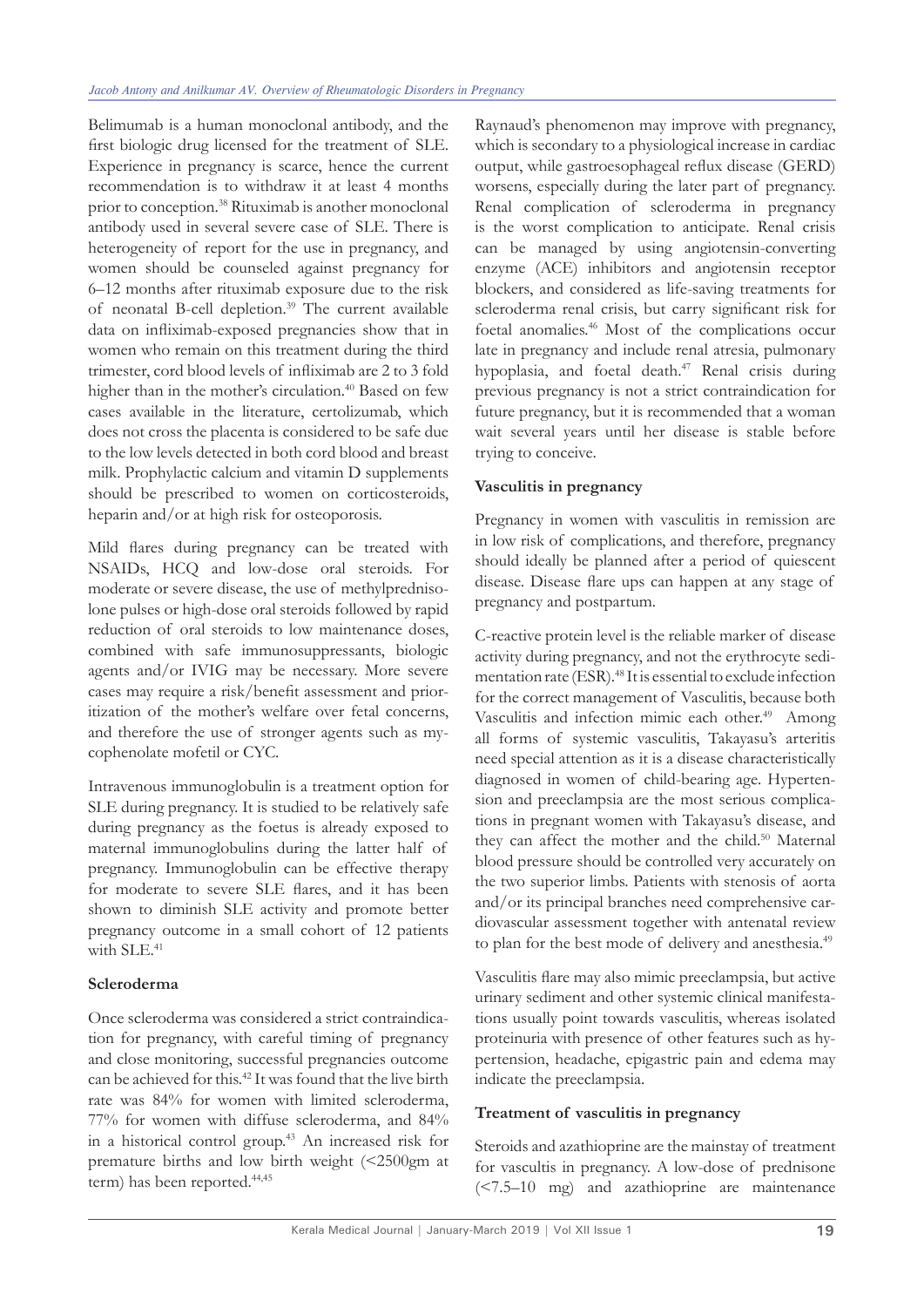treatment during pregnancy. However, in life threatening situation like severe fare ups, Cyclophosphamide (CYC) should be considered as the drug of choice. But azathioprine is contraindicated during the first and early second trimesters, intravenous immunoglobulins (IVIG) can be a useful option to control the disease until CYC can be used.<sup>49</sup>

#### **END NOTE**

#### **Author Information**

- 1. Dr Jacob Antony, Additional Professor, Department of General Medicine, Govt.Medical College, Trivandrum, Kerala, India.
- 2. Dr Anilkumar AV, Assistant Professor, Department of General Surgery, Govt.Medical College, Trivandrum, Kerala, India

#### **Conflict of Interest:** None declared

#### **REFERENCES**

- 1. Evaluation and management of systemic lupus erythematosus and rheumatoid arthritis during pregnancy. Medha Barbhaiya, Bonnie L. 2,225–235, s.l. : Clinical Immunology, November 2013, Vol. 149.
- 2. Guillermo Ruiz-Irastorza, MD, PhD, and Munther A. Khamashta, MD, FRCP, PhD. Pregnancy and Rheumatic Disease. s.l. : American College of Rheumatology, 2013.
- 3. Pregnancy mediated improvement of rheumatoid arthritis. Frauke Förgera, Inka Vallbrachtb, Klaus Helmkeb, Peter M. Villigera, Monika Østensen. w13644. doi: 10.4414/smw.2012.13644, s.l. : Swiss Med Wkly., 2012 Jul 18, Vol. 142.
- 4. The prevalence of rheumatoid arthritis in the United Kingdom: new estimates for a new century. Symmons D, Turner G, Webb R et al. 793–800, s.l. : Rheumatology (Oxford), 2002, Vol. 41.
- 5. Disease activity of rheumatoid arthritis during pregnancy: results from a nationwide prospective study. de Man YA, Dolhain RJ, van de Geijn FE, Willemsen SP, Hazes JM. 1241–1248, s.l. : Arthritis Rheum, 2008, Vol. 59.
- 6. Does rheumatoid arthritis remit during pregnancy and relapse postpartum? Results from a Nationwide Study in the United Kingdom performed prospectively from late pregnancy. Barret JH, Brennan P, Fiddler M, Silman AJ. 1219–1227, s.l. : Arthritis Rheum, 1999, Vol. 42.
- 7. Women with rheumatoid arthritis negative for anti-cyclic citrullinated peptide and rheumatoid factor are more likely to improve during pregnancy, whereas in autoantibody-positive women autoantibody level. de Man YA, Bakker-Jonges LE, Goorbergh CM et al. 420–423, s.l. : Ann. Rheum. Dis, 2010, Vol. 69.
- 8. Effect of pregnancy on the onset and course of rheumatoid arthritis. . M., Oka. 227–229, s.l. : Ann. Rheum. Dis., 1953, Vol. 12.
- 9. Prediction of postpartum onset of rheumatoid arthritis. Iijima T, Tada H, Hidaka Y et al. 460–463, s.l. : Ann. Rheum. Dis., 1998 , Vol. 57.
- 10. Women with inflammatory polyarthritis have babies of lower birth weight. Bowden AP, Barrett JH, Fallow H, Silman AJ. 355–359, s.l. : J. Rheumatol., 2001, Vol. 28.
- 11. Skomsvoll JF, Ostensen M, Irgens LM, Baste V. Pregnancy complications and delivery practice in women with connective tissue diseases and inflammatory rheumatic disease in Norway. 490–495, s.l. : Acta Obstet. Gynecol. Scand., 2000, Vol. 79.
- 12. Rheumatoid arthritis and birth outcomes: a Danish and Swedish nationwide prevalence study. Nogaard M, Larsson H, Pedersen L et al. 329–337, s.l. : J. Intern. Med., 2010, Vol. 268.
- 13. Safety of pain therapy during pregnancy and lactation in patients with inflammatory arthritis: a systematic literature review. Adams K, Bombardier C, van der Heijde DM. 59-61. doi: 10.3899/ jrheum.120344., s.l. : J Rheumatol Suppl., 2012 Sep, Vol. 90.
- 14. Anti-inflammatory and immunosuppressive drugs and reproduction. stensen M, Khamashta MA, Lockshin M et al. s.l. : Arthritis Res. Ther., 2006, Vols. 8,209–227 .
- 15. The management of rheumatic diseases in pregnancy. K Mitchell, M Kaul, MEB Clowse. s.l. : Scand J Rheumatol, 2010, Vols. 39:99–108.
- 16. Association of rheumatoid arthritis treatment response and disease duration with declines in serum levels of IgM rheumatoid factor and anti-cyclic citrullinated peptide antibody. Mikuls TR, O'Dell JR, Stoner JA, Parrish LA, Arend WP, Norris JM, et al. 12:3776–82, s.l. : Arthritis Rheum, 2004, Vol. 50.
- 17. Longitudinal analysis of citrullinated protein/peptide antibodies (anti-CP) during 5 year follow up in early rheumatoid arthritis: anti-CP status predicts worse disease activity. Ronnelid J, Wick MC, Lampa J, Lindblad S, Nordmark B, Klareskog L, et al. 12:1744–9., s.l. : Ann Rheum Dis., 2005, Vol. 64.
- 18. Systematic review of hydroxychloroquine use in pregnant patients with autoimmune diseases. Sperber K, Hom C, Chao CP, Shapiro D, Ash J. 9, s.l. : Pediatr. Rheumatol. Online J., 2009, Vol. 7.
- 19. Pregnancy outcome following in utero exposure to hydroxychloroquine: a. Diav-Citrin O, Blyakhman S, Shechtman S, Ornoy A. 58-62, s.l. : Reprod Toxicol., 2013 Aug, Vol. 39.
- 20. Clinical efficacy and side effects of antimalarials in systemic lupus erythematosus: a systematic review. Ruiz-Irastorza G, Ramos-Casals M, Brito-Zeron P, Khamashta MA. s.l. : Ann. Rheum. Dis., 2010, Vols. 69,20–28.
- 21. Pregnancy outcome after rheumatologic methotrexate (MTX) treatment prior to or. Weber-Schoendorfer C, Chambers C, Wacker E, Beghin D, Bernard N and the, on behalf of. s.l. : Arthritis Rheumatol. , 2014 Jan 27, Vol. 10.1002/art.38368.
- 22. Ciclosporin use during pregnancy. Paziana K, Del Monaco M, Cardonick E, Moritz M, Keller M, Smith B, Coscia L, Armenti V. 5:279- 94, s.l. : Drug Saf., 2013 May, Vol. 36.
- 23. Immune system development in infants born to mothers with autoimmune disease, exposed in utero to immunosuppressive agents. Motta M, Ciardelli L, Marconi M et al. s.l. : Am. J. Perinatol., 2007, Vols. 24,441–447.
- 24. Pregnancy outcomes in women with inflammatory bowel disease following exposure to 5-aminosalicylic acid drugs: a meta-analysis. Rahimi R, Nikfar S, Rezaie A, Abdollahi M. s.l. : Reprod. Toxicol., 2008, Vols. 25,271–275.
- 25. Multum, Cerner. Leflunomide. s.l. : Drugs.com, 2014.
- 26. A prospective study of pregnant patients with rheumatoid arthritis and ankylosing spondylitis using validated clinical instruments. Ostensen M, Fuhrer L, Mathieu R, Seitz M, Villiger PM. s.l. : Ann Rheum Dis , 2004, Vols. 63:1212--7.
- 27. Effect of pregnancy on ankylosing spondylitis: a case-control study. Lui NL, Haroon N, Carty A, Shen H, Cook RJ, Shanmugarajah S, Gladman DD, Inman RD. 11:2442-4, s.l. : J Rheumatol., 2011 Nov, Vol. 38.
- 28. A national study of the complications of lupus in pregnancy. Clowse MEB, Jamison M, Myesr E, James AH. s.l. : Am. J. Obstet. Gynecol., 2008, Vols. 199,127.e1–e6.
- 29. Placental pathology in systemic lupus erythematosus: a prospective study. Magid MS, Kaplan C, Sammaritano LR, Peterson M, Druzin ML, Lockshin MD. s.l. : Am. J. Obstet. Gynecol., 1998, Vols. 179,226–234.